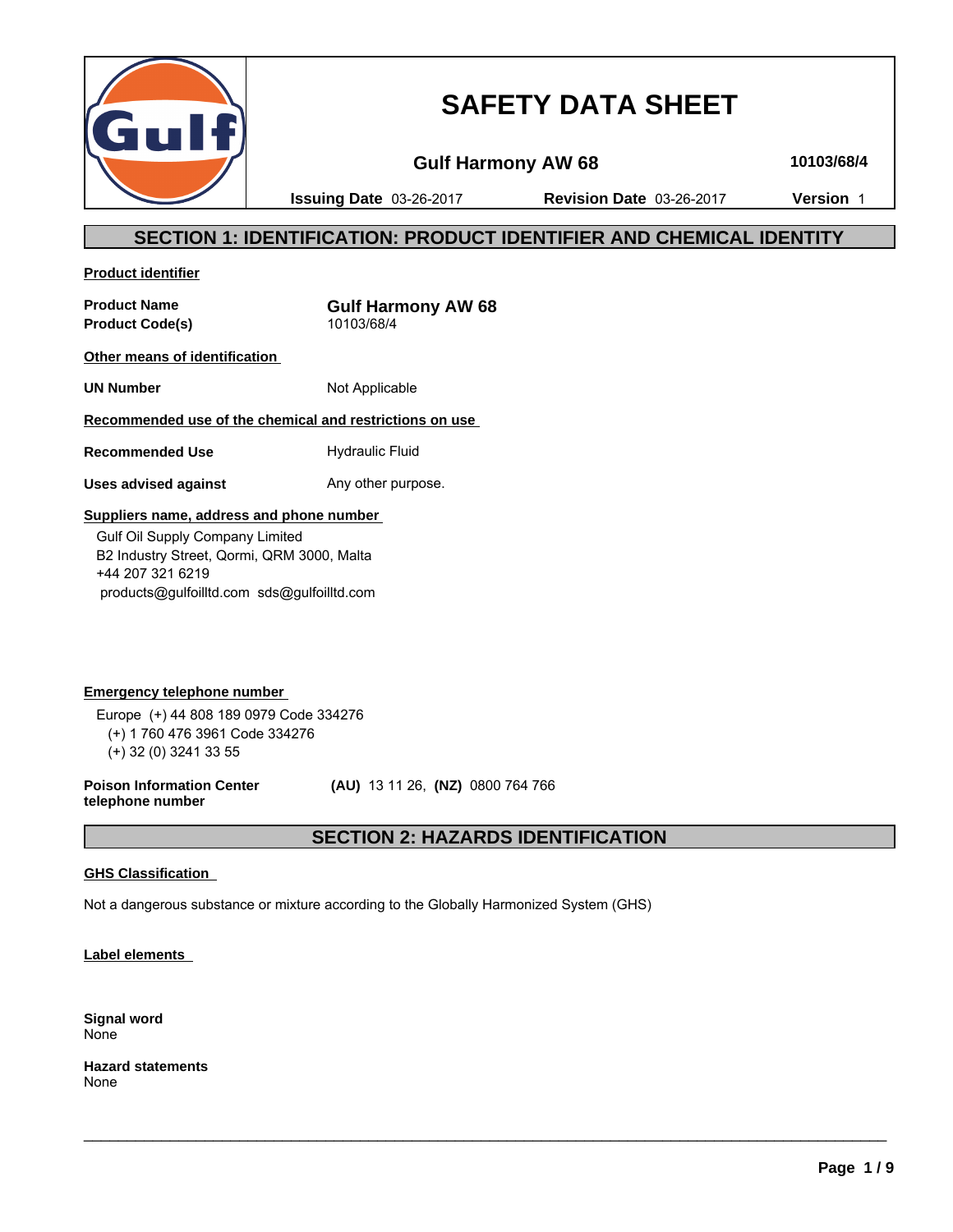#### **Precautionary Statements** None

#### **Other hazards**

Not applicable

# **SECTION 3: COMPOSITION/INFORMATION ON INGREDIENTS**

 $\_$  ,  $\_$  ,  $\_$  ,  $\_$  ,  $\_$  ,  $\_$  ,  $\_$  ,  $\_$  ,  $\_$  ,  $\_$  ,  $\_$  ,  $\_$  ,  $\_$  ,  $\_$  ,  $\_$  ,  $\_$  ,  $\_$  ,  $\_$  ,  $\_$  ,  $\_$  ,  $\_$  ,  $\_$  ,  $\_$  ,  $\_$  ,  $\_$  ,  $\_$  ,  $\_$  ,  $\_$  ,  $\_$  ,  $\_$  ,  $\_$  ,  $\_$  ,  $\_$  ,  $\_$  ,  $\_$  ,  $\_$  ,  $\_$  ,

This product is a mixture. Health hazard information is based on its ingredients

| ----<br>name<br>Chen<br>шсаг                                           | , Nc | <b>n</b>                  |
|------------------------------------------------------------------------|------|---------------------------|
| $>$ 20.5 cSt @40°C)<br>.<br>refined base<br>oil (Viscosity ؛<br>Hiahlv |      | 100%<br>60%<br>$v_{\ell}$ |

#### **Additional information**

Product containing mineral oil with less than 3% DMSO extract as measured by IP 346

See Section 15 for additional information on base oils.

The remaining composition is a mixture of non-classified ingredients or additives below the threshold for disclosure

# **SECTION 4: FIRST AID MEASURES**

#### **Description of first-aid measures**

| <b>Inhalation</b>                                           | Move to fresh air.                                                                                          |
|-------------------------------------------------------------|-------------------------------------------------------------------------------------------------------------|
| <b>Skin contact</b>                                         | Wash off immediately with soap and plenty of water. Remove and wash contaminated<br>clothing before re-use. |
| Eye contact                                                 | Rinse thoroughly with plenty of water, also under the eyelids. Keep eye wide open while<br>rinsing.         |
| Ingestion                                                   | Clean mouth with water. Drink plenty of water. Do not induce vomiting without medical<br>advice.            |
| <b>Protection of First-aiders</b>                           | Use personal protective equipment.                                                                          |
| Most important symptoms and effects, both acute and delayed |                                                                                                             |
| <b>Main Symptoms</b>                                        | None                                                                                                        |
|                                                             | Indication of immediate medical attention and special treatment needed                                      |

**Notes to physician** Treat symptomatically.

# **SECTION 5: FIRE FIGHTING MEASURES**

#### **Extinguishing media**

### **Suitable Extinguishing Media**

Use extinguishing measures that are appropriate to local circumstances and the surrounding environment:, Use CO2, dry chemical, or foam, Water spray or fog, Cool containers / tanks with water spray

 $\_$  ,  $\_$  ,  $\_$  ,  $\_$  ,  $\_$  ,  $\_$  ,  $\_$  ,  $\_$  ,  $\_$  ,  $\_$  ,  $\_$  ,  $\_$  ,  $\_$  ,  $\_$  ,  $\_$  ,  $\_$  ,  $\_$  ,  $\_$  ,  $\_$  ,  $\_$  ,  $\_$  ,  $\_$  ,  $\_$  ,  $\_$  ,  $\_$  ,  $\_$  ,  $\_$  ,  $\_$  ,  $\_$  ,  $\_$  ,  $\_$  ,  $\_$  ,  $\_$  ,  $\_$  ,  $\_$  ,  $\_$  ,  $\_$  ,

# **Extinguishing media which shall not be used for safety reasons**

Do not use a solid water stream as it may scatter and spread fire

#### **Specific hazards arising from the chemical**

Thermal decomposition can lead to release of irritating gases and vapors. Carbon monoxide, carbon dioxide and unburned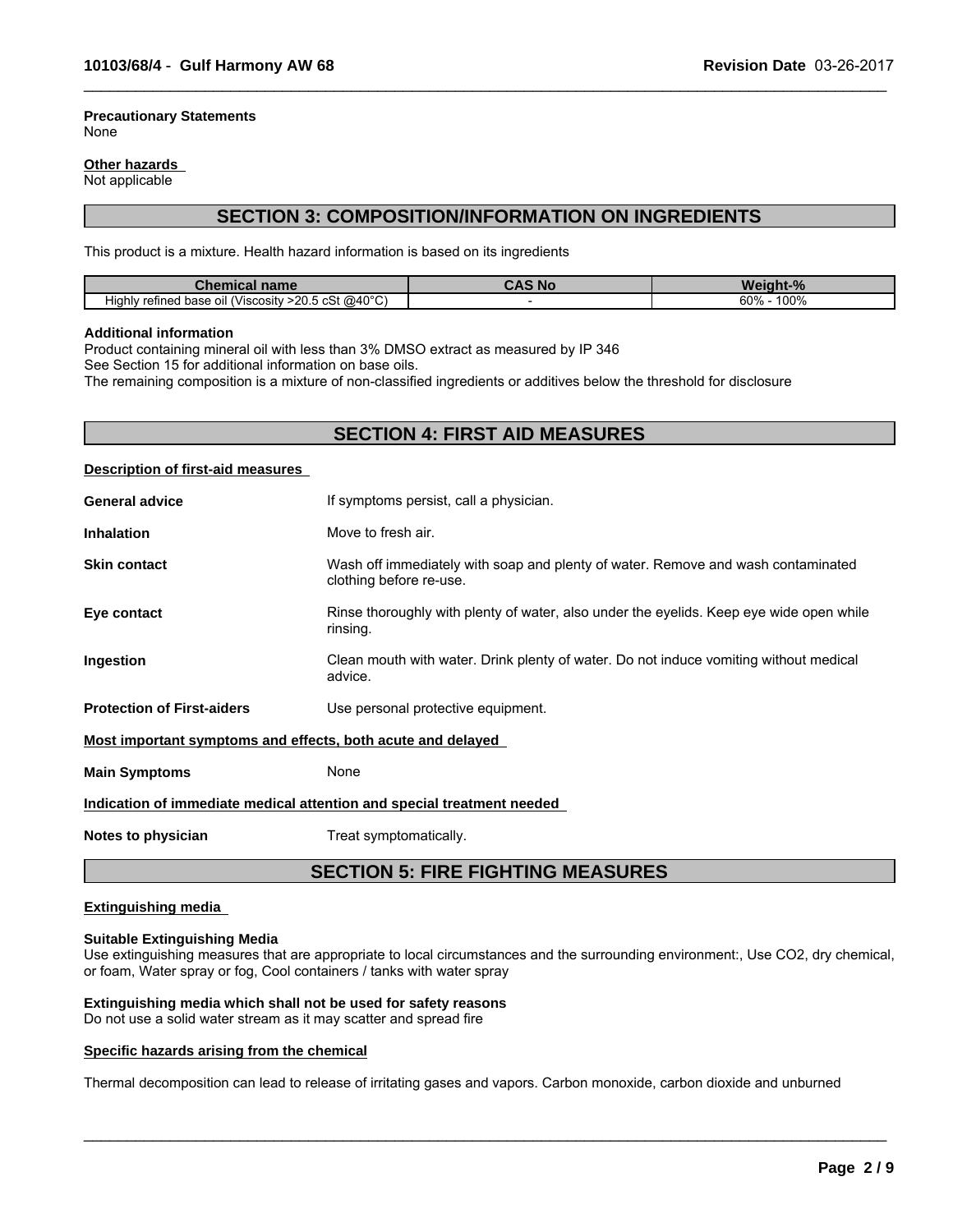hydrocarbons (smoke). In the event of fire and/or explosion do not breathe fumes. This material creates a fire hazard because it floats on water.

 $\_$  ,  $\_$  ,  $\_$  ,  $\_$  ,  $\_$  ,  $\_$  ,  $\_$  ,  $\_$  ,  $\_$  ,  $\_$  ,  $\_$  ,  $\_$  ,  $\_$  ,  $\_$  ,  $\_$  ,  $\_$  ,  $\_$  ,  $\_$  ,  $\_$  ,  $\_$  ,  $\_$  ,  $\_$  ,  $\_$  ,  $\_$  ,  $\_$  ,  $\_$  ,  $\_$  ,  $\_$  ,  $\_$  ,  $\_$  ,  $\_$  ,  $\_$  ,  $\_$  ,  $\_$  ,  $\_$  ,  $\_$  ,  $\_$  ,

#### **Hazardous decomposition products**

Incomplete combustion and thermolysis produces potentially toxic gases such as carbon monoxide and carbon dioxide

#### **Advice for firefighters**

#### **Special protective equipment for fire-fighters**

As in any fire, wear self-contained breathing apparatus pressure-demand, MSHA/NIOSH (approved or equivalent) and full protective gear

# **SECTION 6: ACCIDENTAL RELEASE MEASURES**

#### **Personal precautions, protective equipment and emergency procedures**

Remove all sources of ignition. Ensure adequate ventilation.

**Advice for non-emergency personnel** Material can create slippery conditions.

**Advice for emergency responders** For personal protection see section 8.

#### **Environmental precautions**

Prevent further leakage or spillage if safe to do so. Do not flush into surface water or sanitary sewer system.

#### **Methods and materials for containment and cleaning up**

Soak up with inert absorbent material (e.g. sand, silica gel, acid binder, universal binder, sawdust). Dike to collect large liquid spills.

#### **Reference to other sections**

See Section 8/12/13 for additional information

# **SECTION 7: HANDLING AND STORAGE**

#### **Precautions for safe handling**

Ensure adequate ventilation. Do not eat, drink or smoke when using this product. Handle in accordance with good industrial hygiene and safety practice.

# **Conditions for safe storage, including any incompatibilities**

#### **Technical measures/Storage conditions**

Keep containers tightly closed in a dry, cool and well-ventilated place. Keep away from open flames, hot surfaces and sources of ignition.

**Incompatible materials** Oxidizing agent

**Recommended Use Hydraulic Fluid** 

# **SECTION 8: EXPOSURE CONTROLS/PERSONAL PROTECTION**

#### **Control parameters**

#### **Exposure Limits**

| <b>coosure</b><br>Biological<br>stralia<br>alang<br><b>NAW</b><br>Chemi<br>name<br>alall<br>заганч |
|----------------------------------------------------------------------------------------------------|
|----------------------------------------------------------------------------------------------------|

 $\_$  ,  $\_$  ,  $\_$  ,  $\_$  ,  $\_$  ,  $\_$  ,  $\_$  ,  $\_$  ,  $\_$  ,  $\_$  ,  $\_$  ,  $\_$  ,  $\_$  ,  $\_$  ,  $\_$  ,  $\_$  ,  $\_$  ,  $\_$  ,  $\_$  ,  $\_$  ,  $\_$  ,  $\_$  ,  $\_$  ,  $\_$  ,  $\_$  ,  $\_$  ,  $\_$  ,  $\_$  ,  $\_$  ,  $\_$  ,  $\_$  ,  $\_$  ,  $\_$  ,  $\_$  ,  $\_$  ,  $\_$  ,  $\_$  ,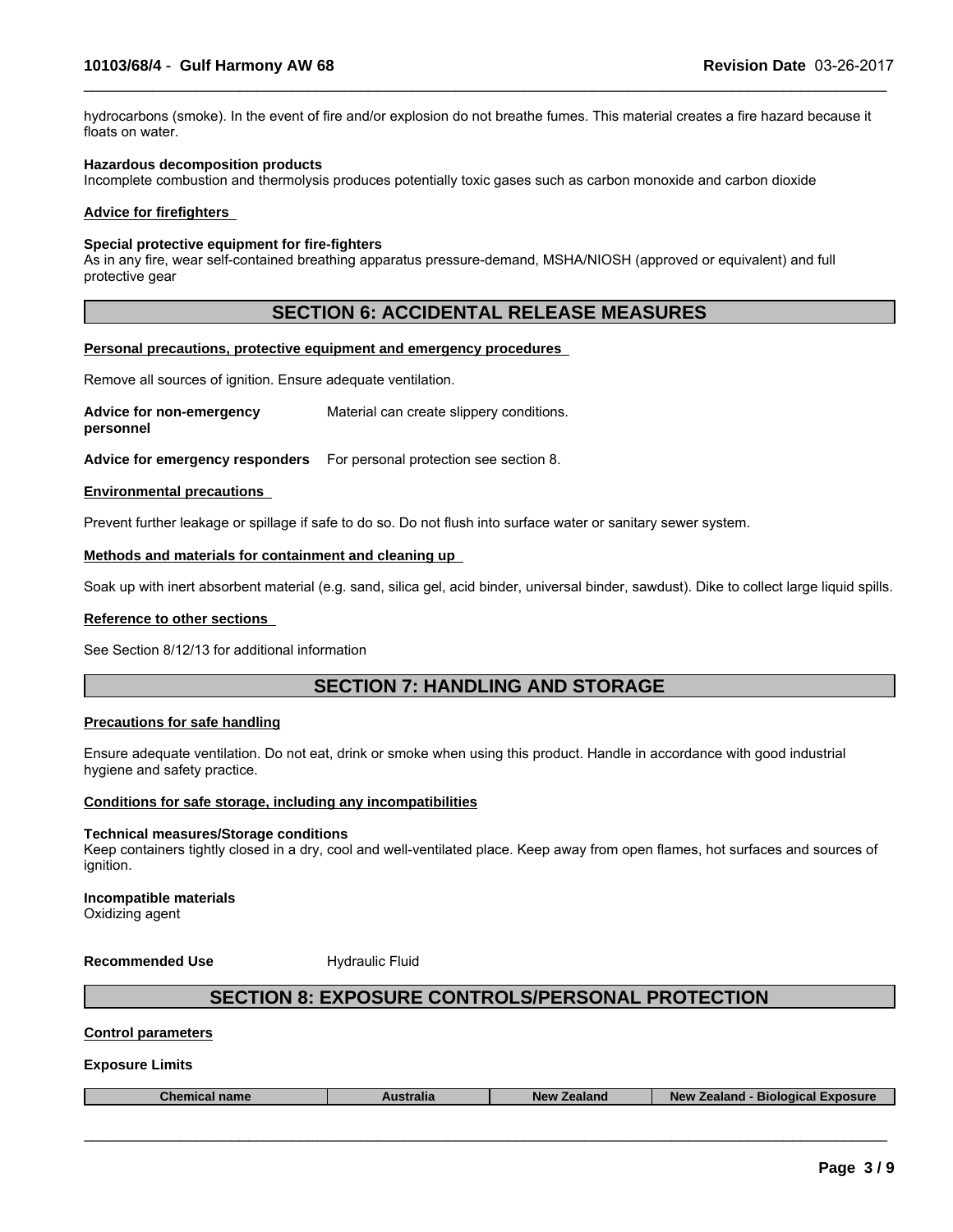|                                               |                            | Indices (BEI) |
|-----------------------------------------------|----------------------------|---------------|
| Highly refined base oil (Viscosity >20.5 cSt) | TWA: $5 \text{ mg/m}^3$    |               |
| $@40^{\circ}$ C)                              | STEL: 10 mg/m <sup>3</sup> |               |

 $\_$  ,  $\_$  ,  $\_$  ,  $\_$  ,  $\_$  ,  $\_$  ,  $\_$  ,  $\_$  ,  $\_$  ,  $\_$  ,  $\_$  ,  $\_$  ,  $\_$  ,  $\_$  ,  $\_$  ,  $\_$  ,  $\_$  ,  $\_$  ,  $\_$  ,  $\_$  ,  $\_$  ,  $\_$  ,  $\_$  ,  $\_$  ,  $\_$  ,  $\_$  ,  $\_$  ,  $\_$  ,  $\_$  ,  $\_$  ,  $\_$  ,  $\_$  ,  $\_$  ,  $\_$  ,  $\_$  ,  $\_$  ,  $\_$  ,

*Australia - Workplace Exposure Standards for Airborne Contaminants. New Zealand - Workplace Exposure Standards and Biological Exposure Indices.*

### **Appropriate engineering controls**

| <b>Engineering controls</b>                                                      | Ensure adequate ventilation, especially in confined areas.                                                                                                                                                                                                                                                                                                                                                                                                                                  |  |  |  |
|----------------------------------------------------------------------------------|---------------------------------------------------------------------------------------------------------------------------------------------------------------------------------------------------------------------------------------------------------------------------------------------------------------------------------------------------------------------------------------------------------------------------------------------------------------------------------------------|--|--|--|
|                                                                                  | Individual protection measures, such as personal protective equipment                                                                                                                                                                                                                                                                                                                                                                                                                       |  |  |  |
| <b>Eye/face protection</b><br>Skin and body protection<br><b>Hand Protection</b> | Safety glasses with side-shields.<br>Long sleeved clothing.<br>Protective gloves. Please observe the instructions regarding permeability and breakthrough<br>time which are provided by the supplier of the gloves. Also take into consideration the<br>specific local conditions under which the product is used, such as the danger of cuts,<br>abrasion. Barrier creams may help to protect the exposed areas of skin, they should<br>however not be applied once exposure has occurred. |  |  |  |
| <b>Respiratory protection</b>                                                    | No special protective equipment required. In case of mist, spray or aerosol exposure wear<br>suitable personal respiratory protection and protective suit.                                                                                                                                                                                                                                                                                                                                  |  |  |  |
| <b>Hygiene measures</b>                                                          | Regular cleaning of equipment, work area and clothing is recommended.                                                                                                                                                                                                                                                                                                                                                                                                                       |  |  |  |
| <b>Environmental Exposure Controls</b><br><b>Thermal hazards</b>                 | No special environmental precautions required.<br>None under normal use conditions                                                                                                                                                                                                                                                                                                                                                                                                          |  |  |  |

# **SECTION 9: PHYSICAL AND CHEMICAL PROPERTIES**

 $\_$  ,  $\_$  ,  $\_$  ,  $\_$  ,  $\_$  ,  $\_$  ,  $\_$  ,  $\_$  ,  $\_$  ,  $\_$  ,  $\_$  ,  $\_$  ,  $\_$  ,  $\_$  ,  $\_$  ,  $\_$  ,  $\_$  ,  $\_$  ,  $\_$  ,  $\_$  ,  $\_$  ,  $\_$  ,  $\_$  ,  $\_$  ,  $\_$  ,  $\_$  ,  $\_$  ,  $\_$  ,  $\_$  ,  $\_$  ,  $\_$  ,  $\_$  ,  $\_$  ,  $\_$  ,  $\_$  ,  $\_$  ,  $\_$  ,

### **Information on basic physical and chemical properties**

| <b>Physical state</b><br>Odor                                                                                                                    | liquid<br>Hydrocarbon-like                                                                           | Appearance<br><b>Odor threshold</b> | clear amber<br>Not Determined |
|--------------------------------------------------------------------------------------------------------------------------------------------------|------------------------------------------------------------------------------------------------------|-------------------------------------|-------------------------------|
| Property<br>рH<br>Melting point / freezing point<br>Boiling point / boiling range                                                                | Values<br>Not Determined<br>Not Determined<br>Not Determined                                         | Remarks                             |                               |
| <b>Flash point</b><br><b>Evaporation rate</b><br>Flammability (solid, gas)                                                                       | 240 °C / 464 °F<br>Not Determined<br>Not Determined                                                  | ASTM D 92                           |                               |
| <b>Flammability Limit in Air</b><br><b>Upper flammability limit:</b><br>Lower flammability limit:                                                | Not Determined<br>Not Determined                                                                     |                                     |                               |
| Vapor pressure<br>Vapor density<br><b>Relative density</b><br>Solubility(ies)<br><b>Partition coefficient</b><br><b>Autoignition temperature</b> | Not Determined<br>Not Determined<br>0.8824<br>Insoluble in water<br>Not Determined<br>Not Determined | @15°C                               |                               |
| <b>Decomposition temperature</b><br><b>Kinematic viscosity</b><br><b>Explosive properties</b><br><b>Oxidizing Properties</b>                     | Not Determined<br>68.2 cSt @ 40 °C<br>Not applicable<br>Not applicable                               | ASTM D445                           |                               |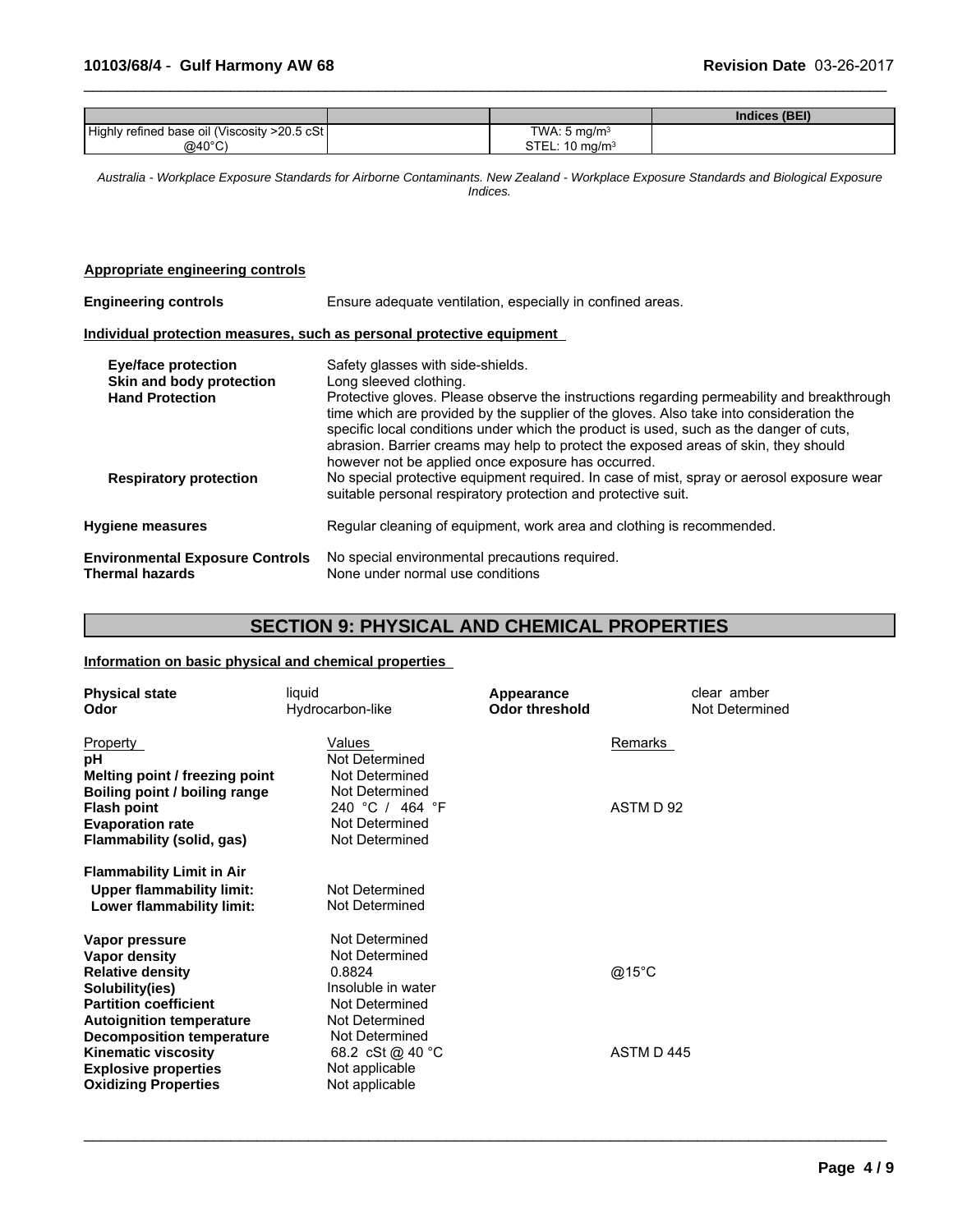#### **Other Information**

| Viscosity, kinematic (100°C) | 8.9 cSt @ $100^{\circ}$ C | ASTM D 445 |  |
|------------------------------|---------------------------|------------|--|
| <b>Pour Point</b>            | -24 °C / -11 °F           | ASTM D 97  |  |
| VOC Content (ASTM E-1868-10) | Not Determined            |            |  |
| <b>VOC content</b>           | Not Determined            |            |  |

 $\_$  ,  $\_$  ,  $\_$  ,  $\_$  ,  $\_$  ,  $\_$  ,  $\_$  ,  $\_$  ,  $\_$  ,  $\_$  ,  $\_$  ,  $\_$  ,  $\_$  ,  $\_$  ,  $\_$  ,  $\_$  ,  $\_$  ,  $\_$  ,  $\_$  ,  $\_$  ,  $\_$  ,  $\_$  ,  $\_$  ,  $\_$  ,  $\_$  ,  $\_$  ,  $\_$  ,  $\_$  ,  $\_$  ,  $\_$  ,  $\_$  ,  $\_$  ,  $\_$  ,  $\_$  ,  $\_$  ,  $\_$  ,  $\_$  ,

# **SECTION 10: STABILITY AND REACTIVITY**

#### **Reactivity**

None under normal use conditions

#### **Chemical stability**

Stable under normal conditions

### **Possibility of hazardous reactions**

None under normal use conditions

#### **Conditions to avoid**

Keep away from open flames, hot surfaces and sources of ignition, Extremes of temperature and direct sunlight

### **Incompatible materials**

Oxidizing agent

#### **Hazardous decomposition products**

Incomplete combustion and thermolysis produces potentially toxic gases such as carbon monoxide and carbon dioxide.

# **SECTION 11: TOXICOLOGICAL INFORMATION**

 $\_$  ,  $\_$  ,  $\_$  ,  $\_$  ,  $\_$  ,  $\_$  ,  $\_$  ,  $\_$  ,  $\_$  ,  $\_$  ,  $\_$  ,  $\_$  ,  $\_$  ,  $\_$  ,  $\_$  ,  $\_$  ,  $\_$  ,  $\_$  ,  $\_$  ,  $\_$  ,  $\_$  ,  $\_$  ,  $\_$  ,  $\_$  ,  $\_$  ,  $\_$  ,  $\_$  ,  $\_$  ,  $\_$  ,  $\_$  ,  $\_$  ,  $\_$  ,  $\_$  ,  $\_$  ,  $\_$  ,  $\_$  ,  $\_$  ,

### **Information on the likely routes of exposure**

#### **Product Information - Principle Routes of Exposure**

| Inhalation   | None known |
|--------------|------------|
| Eye contact  | None known |
| Skin contact | None known |
| Ingestion    | None known |

#### **Numerical measures of toxicity - Product Information**

| ATEmix (oral)          | >2000 mg/kg |
|------------------------|-------------|
| <b>ATEmix (dermal)</b> | >2000 mg/kg |

#### **Acute toxicity - Product Information**

Product does not present an acute toxicity hazard based on known or supplied information.

### **Acute toxicity - Component Information**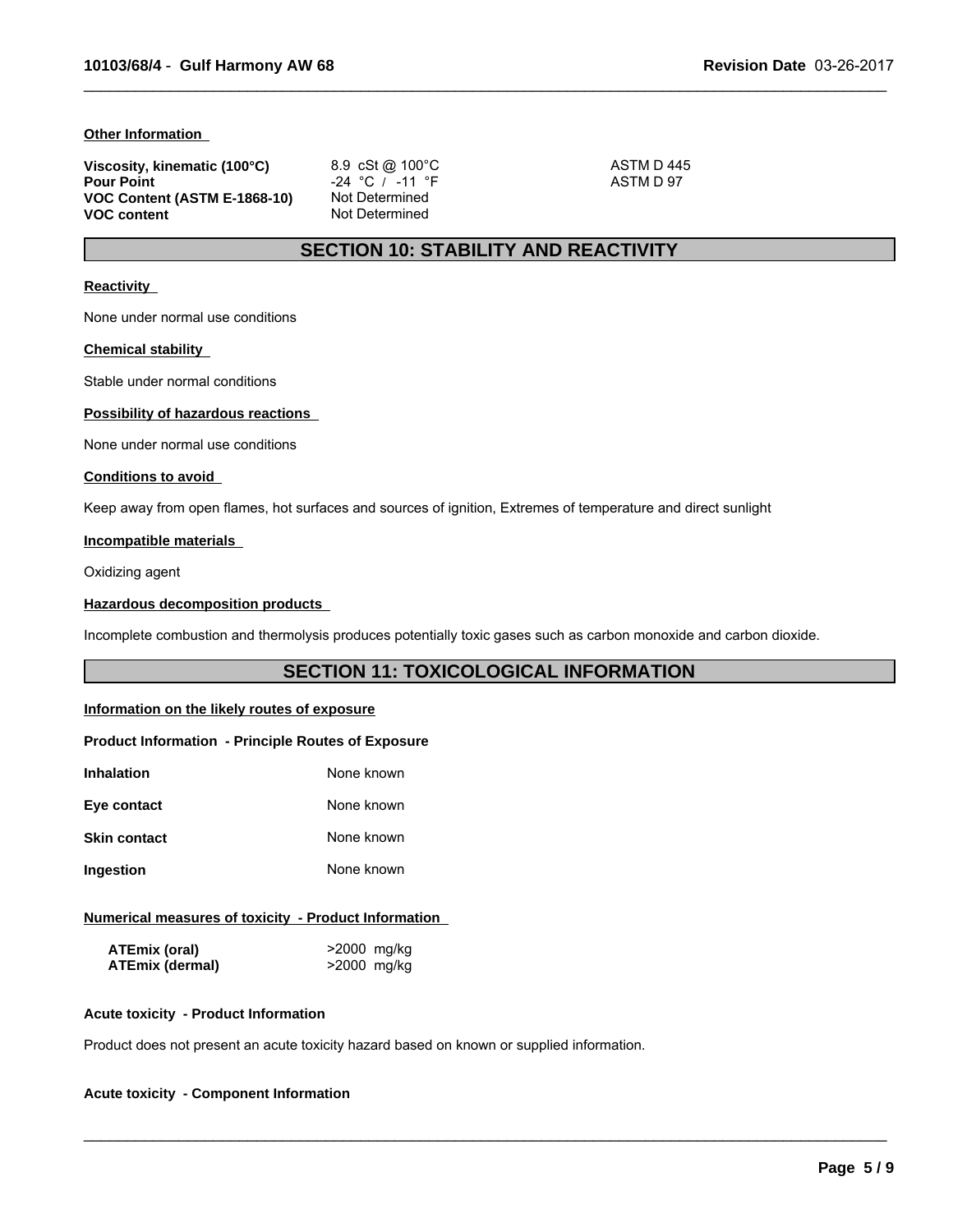| <b>Chemical name</b>               | Oral LD50   | <b>Dermal LD50</b> | <b>Inhalation LC50</b> |
|------------------------------------|-------------|--------------------|------------------------|
| Highly refined base oil (Viscosity | >2000 mg/kg | 2000 mg/kg         |                        |
| >20.5 cSt @40°C)                   |             |                    |                        |

 $\_$  ,  $\_$  ,  $\_$  ,  $\_$  ,  $\_$  ,  $\_$  ,  $\_$  ,  $\_$  ,  $\_$  ,  $\_$  ,  $\_$  ,  $\_$  ,  $\_$  ,  $\_$  ,  $\_$  ,  $\_$  ,  $\_$  ,  $\_$  ,  $\_$  ,  $\_$  ,  $\_$  ,  $\_$  ,  $\_$  ,  $\_$  ,  $\_$  ,  $\_$  ,  $\_$  ,  $\_$  ,  $\_$  ,  $\_$  ,  $\_$  ,  $\_$  ,  $\_$  ,  $\_$  ,  $\_$  ,  $\_$  ,  $\_$  ,

# **Delayed and immediate effects as well as chronic effects from short and long-term exposure**

| <b>Skin corrosion/irritation</b>                                                      | Based on available data, the classification criteria are not met.                                                                      |
|---------------------------------------------------------------------------------------|----------------------------------------------------------------------------------------------------------------------------------------|
| Serious eye damage/eye irritation                                                     | Based on available data, the classification criteria are not met.                                                                      |
| <b>Sensitization</b><br><b>Respiratory Sensitization</b><br><b>Skin sensitization</b> | Based on available data, the classification criteria are not met.<br>Based on available data, the classification criteria are not met. |
| Germ cell mutagenicity                                                                | Based on available data, the classification criteria are not met.                                                                      |
| Carcinogenicity                                                                       | Based on available data, the classification criteria are not met.                                                                      |
| <b>Reproductive toxicity</b>                                                          | Based on available data, the classification criteria are not met.                                                                      |
| Specific target organ systemic<br>toxicity (single exposure)                          | Based on available data, the classification criteria are not met                                                                       |
| Specific target organ systemic<br>toxicity (repeated exposure)                        | Based on available data, the classification criteria are not met                                                                       |
| <b>Aspiration hazard</b>                                                              | Based on available data, the classification criteria are not met.                                                                      |
| <b>Exposure levels</b>                                                                | See section 8 for more information                                                                                                     |
| Interactive effects                                                                   | None known                                                                                                                             |

# **SECTION 12: ECOLOGICAL INFORMATION**

#### **Toxicity**

No special environmental measures are necessary

| <b>Chemical name</b>                                   | Algae/aguatic plants | <b>Fish</b>     | Toxicitv to<br>microorganisms | Crustacea       |
|--------------------------------------------------------|----------------------|-----------------|-------------------------------|-----------------|
| Highly refined base oil<br> Viscosity > 20.5 cSt @40°C | >100: 72 h mg/L      | >100: 96 h mg/L |                               | >100: 48 h mg/L |

 $\_$  ,  $\_$  ,  $\_$  ,  $\_$  ,  $\_$  ,  $\_$  ,  $\_$  ,  $\_$  ,  $\_$  ,  $\_$  ,  $\_$  ,  $\_$  ,  $\_$  ,  $\_$  ,  $\_$  ,  $\_$  ,  $\_$  ,  $\_$  ,  $\_$  ,  $\_$  ,  $\_$  ,  $\_$  ,  $\_$  ,  $\_$  ,  $\_$  ,  $\_$  ,  $\_$  ,  $\_$  ,  $\_$  ,  $\_$  ,  $\_$  ,  $\_$  ,  $\_$  ,  $\_$  ,  $\_$  ,  $\_$  ,  $\_$  ,

#### **Persistence and degradability**

The product is not readily biodegradable, but it can be degraded by micro-organisms, it is regarded as being inherently biodegradable.

### **Bioaccumulative potential**

No information available

### **Mobility**

The product is insoluble and floats on water

### **Other adverse effects**

None known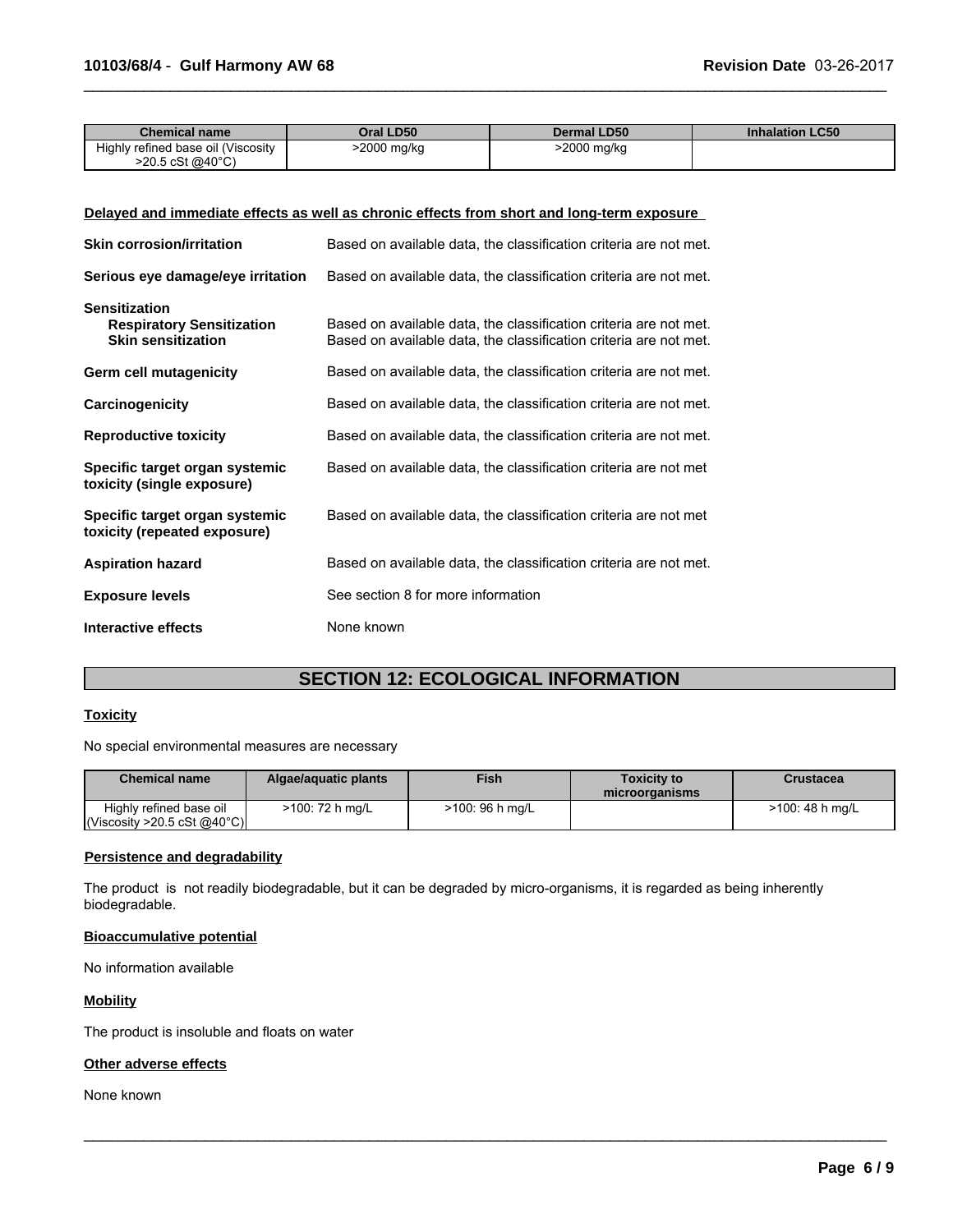# **SECTION 13: DISPOSAL CONSIDERATIONS**

 $\_$  ,  $\_$  ,  $\_$  ,  $\_$  ,  $\_$  ,  $\_$  ,  $\_$  ,  $\_$  ,  $\_$  ,  $\_$  ,  $\_$  ,  $\_$  ,  $\_$  ,  $\_$  ,  $\_$  ,  $\_$  ,  $\_$  ,  $\_$  ,  $\_$  ,  $\_$  ,  $\_$  ,  $\_$  ,  $\_$  ,  $\_$  ,  $\_$  ,  $\_$  ,  $\_$  ,  $\_$  ,  $\_$  ,  $\_$  ,  $\_$  ,  $\_$  ,  $\_$  ,  $\_$  ,  $\_$  ,  $\_$  ,  $\_$  ,

#### **Safe handling and disposal methods**

Dispose of in accordance with local regulations

#### **Disposal of any contaminated packaging**

Empty containers should be taken to an approved waste handling site for recycling or disposal. Observe all label precautions until container is cleaned, reconditioned or destroyed.

#### **Environmental regulations**

No information available

| <b>SECTION 14: TRANSPORT INFORMATION</b>  |               |  |  |  |
|-------------------------------------------|---------------|--|--|--|
| <b>ADG</b>                                | Not regulated |  |  |  |
| <b>IMDG</b>                               | Not regulated |  |  |  |
| <b>IATA</b>                               | Not regulated |  |  |  |
| <b>SECTION 15: REGULATORY INFORMATION</b> |               |  |  |  |

**Safety, health and environmental regulations/legislation specific for the substance or mixture**

#### **National regulations**

#### **Australia**

Model Work Health and Safety Regulations (2016). Preparation of Safety Data Sheets for Hazardous Chemicals Code of Practice (2011).

#### **Standard for Uniform Scheduling of Medicines and Poisons (SUSMP)**

No poisons schedule number allocated

**New Zealand** 

Hazardous Substances Regulation 2001.

**New Zealand** Not Regulated **HSNO Approval Number:** Not Regulated<br> **HSNO Hazard Classification:** Not Regulated **HSNO Hazard Classification:** 

 $\_$  ,  $\_$  ,  $\_$  ,  $\_$  ,  $\_$  ,  $\_$  ,  $\_$  ,  $\_$  ,  $\_$  ,  $\_$  ,  $\_$  ,  $\_$  ,  $\_$  ,  $\_$  ,  $\_$  ,  $\_$  ,  $\_$  ,  $\_$  ,  $\_$  ,  $\_$  ,  $\_$  ,  $\_$  ,  $\_$  ,  $\_$  ,  $\_$  ,  $\_$  ,  $\_$  ,  $\_$  ,  $\_$  ,  $\_$  ,  $\_$  ,  $\_$  ,  $\_$  ,  $\_$  ,  $\_$  ,  $\_$  ,  $\_$  ,

**International Regulations**

**Ozone-depleting substances (ODS)** Not applicable

**Persistent Organic Pollutants** Not applicable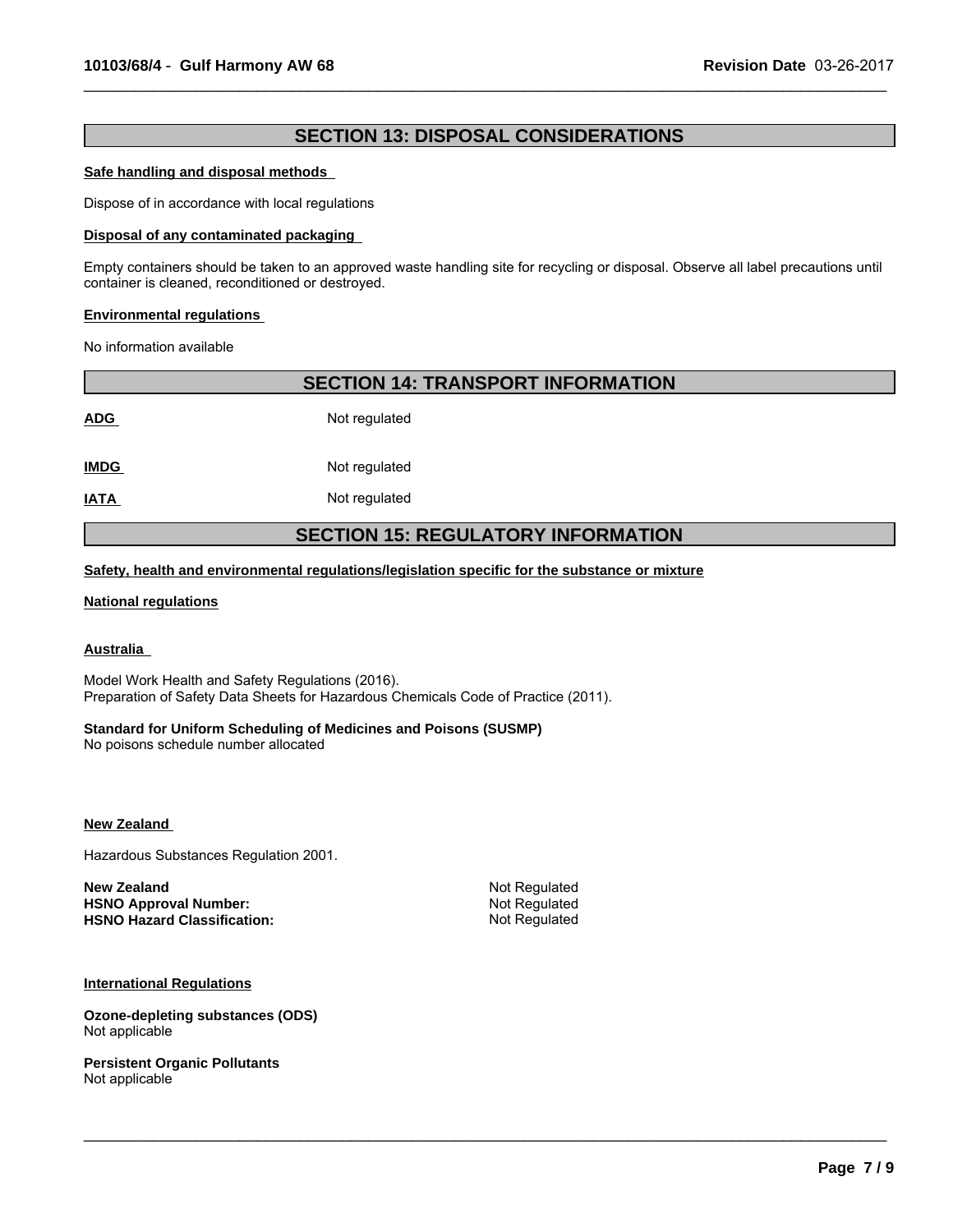**Chemicals Subject to Prior Informed Consent (PIC)** Not applicable

#### **International Inventories**

 **TSCA** - United States Toxic Substances Control Act Section 8(b) Inventory All ingredients are on the inventory or exempt from listing

 **DSL/NDSL** - Canadian Domestic Substances List/Non-Domestic Substances List All ingredients are on the inventory or exempt from listing

 **AICS** - Australian Inventory of Chemical Substances All ingredients are on the inventory or exempt from listing

 **PICCS** - Philippines Inventory of Chemicals and Chemical Substances All ingredients are on the inventory or exempt from listing

 **KECL** - Korean Existing and Evaluated Chemical Substances All ingredients are on the inventory or exempt from listing

 **IECSC** - China Inventory of Existing Chemical Substances All ingredients are on the inventory or exempt from listing

 **ENCS** - Japan Existing and New Chemical Substances All ingredients are on the inventory or exempt from listing

 **TCSI** - Taiwan National Existing Chemical Inventory Contact supplier for inventory compliance status

 **NZIoC** - New Zealand Inventory of Chemicals All ingredients are on the inventory or exempt from listing

# **Other Information**

#### **The highly refined base oil (Viscosity >20.5 cSt @40°C) contains one or more substance with the following CAS/EC numbers:**

 $\_$  ,  $\_$  ,  $\_$  ,  $\_$  ,  $\_$  ,  $\_$  ,  $\_$  ,  $\_$  ,  $\_$  ,  $\_$  ,  $\_$  ,  $\_$  ,  $\_$  ,  $\_$  ,  $\_$  ,  $\_$  ,  $\_$  ,  $\_$  ,  $\_$  ,  $\_$  ,  $\_$  ,  $\_$  ,  $\_$  ,  $\_$  ,  $\_$  ,  $\_$  ,  $\_$  ,  $\_$  ,  $\_$  ,  $\_$  ,  $\_$  ,  $\_$  ,  $\_$  ,  $\_$  ,  $\_$  ,  $\_$  ,  $\_$  ,

| <b>Chemical name</b>                                                                    | <b>CAS No</b> | <b>EC-No</b> |
|-----------------------------------------------------------------------------------------|---------------|--------------|
| Distillates (petroleum), solvent-refined heavy paraffinic                               | 64741-88-4    | 265-090-8    |
| Distillates (petroleum), solvent-refined light paraffinic                               | 64741-89-5    | 265-091-3    |
| Residual oils (petroleum), solvent deasphalted                                          | 64741-95-3    | 265-096-0    |
| Distillates (petroleum), solvent-refined heavy naphthenic                               | 64741-96-4    | 265-097-6    |
| Distillates (petroleum), solvent-refined light naphthenic                               | 64741-97-5    | 265-098-1    |
| Residual oils (petroleum), solvent-refined                                              | 64742-01-4    | 265-101-6    |
| Distillates (petroleum), hydrotreated heavy naphthenic                                  | 64742-52-5    | 265-155-0    |
| Distillates (petroleum), hydrotreated light naphthenic                                  | 64742-53-6    | 265-156-6    |
| Distillates (petroleum), hydrotreated heavy paraffinic                                  | 64742-54-7    | 265-157-1    |
| Distillates (petroleum), hydrotreated light paraffinic                                  | 64742-55-8    | 265-158-7    |
| Distillates (petroleum), solvent-dewaxed light paraffinic                               | 64742-56-9    | 265-159-2    |
| Residual oils (petroleum), hydrotreated                                                 | 64742-57-0    | 265-160-8    |
| Lubricating oils (petroleum), hydrotreated spent                                        | 64742-58-1    | 265-161-3    |
| Residual oils (petroleum), solvent-dewaxed                                              | 64742-62-7    | 265-166-0    |
| Distillates (petroleum), solvent-dewaxed heavy paraffinic                               | 64742-65-0    | 265-169-7    |
| Paraffin oils (petroleum), catalytic dewaxed heavy                                      | 64742-70-7    | 265-174-4    |
| Paraffin oils (petroleum), catalytic dewaxed light                                      | 64742-71-8    | 265-176-5    |
| Lubricating oils (petroleum), C>25, hydrotreated bright                                 | 72623-83-7    | 276-735-8    |
| stock-based                                                                             |               |              |
| Lubricating oils (petroleum), C20-50, hydrotreated neutral<br>oil-based, high-viscosity | 72623-85-9    | 276-736-3    |

 $\_$  ,  $\_$  ,  $\_$  ,  $\_$  ,  $\_$  ,  $\_$  ,  $\_$  ,  $\_$  ,  $\_$  ,  $\_$  ,  $\_$  ,  $\_$  ,  $\_$  ,  $\_$  ,  $\_$  ,  $\_$  ,  $\_$  ,  $\_$  ,  $\_$  ,  $\_$  ,  $\_$  ,  $\_$  ,  $\_$  ,  $\_$  ,  $\_$  ,  $\_$  ,  $\_$  ,  $\_$  ,  $\_$  ,  $\_$  ,  $\_$  ,  $\_$  ,  $\_$  ,  $\_$  ,  $\_$  ,  $\_$  ,  $\_$  ,